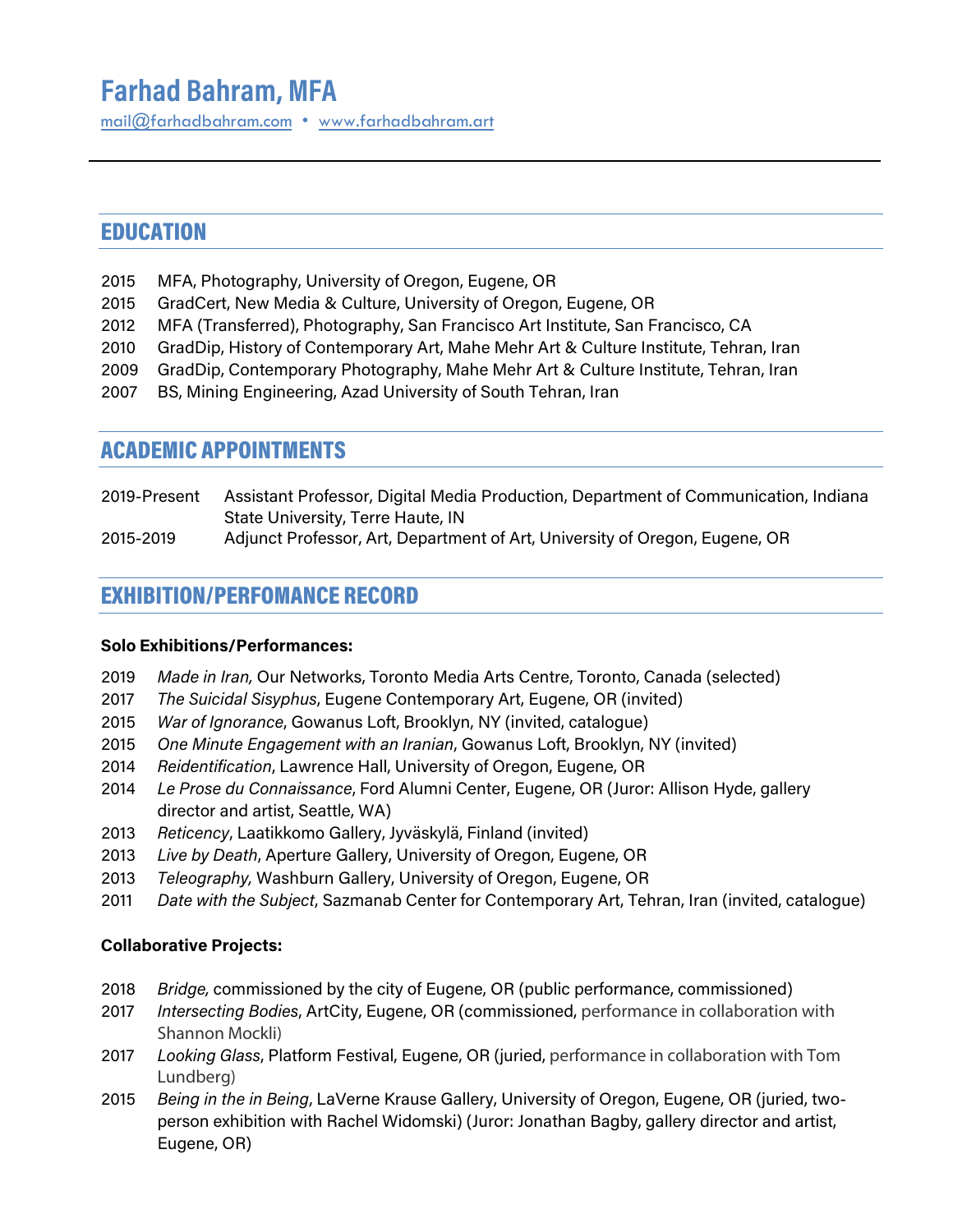*Global Collaboration*, Fravahr Art Gallery, Tehran, Iran (solo show in collaboration with 13 International artists) (catalogue)

### **Group Exhibitions/Performances:**

- *Before We Were Banned II*, East of West Gallery, Santa Fe, NM (curators: Kiana Pirouz and Mahya Soltani) (catalogue)
- *Before We Were Banned*, ArtHelix Gallery, Brooklyn, NY (selected; jurors: Kiana Pirouz, artist and curator, Brooklyn, NY; Mahya Soltani, artist and curator, Brooklyn, NY) (catalogue)
- *Nailbiter*, Tropical Contemporary, Eugene, OR
- *One Minute Engagement with an Iranian*, Hult Center for the Performing Arts, Eugene, OR
- *The Representation*, The Emergent Art Space, Kolkata, India (catalogue)
- *MFA Thesis Exhibition*, Disjecta Art Center, Portland, OR (catalogue)
- *Translations*, The Feldenheimer Gallery, Portland, OR (Jurors: Geraldine Ondrizek, artist, Portland, OR; Chip Lord, artist, Santa Cruz, CA; Vincenzo Trione, art critic, Milan, Italy; Arzu Mistry, artist, Bangalore, India) (catalogue)
- *American Pi*, Jordan Schnitzer Museum of Art, Eugene, OR
- *We are Here*, White Box Gallery, Portland, OR (curated by Ashley Gibson, Assistant Director of the Center for Contemporary Art & Culture at PNCA, Portland, OR)
- *InFlux: a night of performance art*, Jordan Schnitzer Museum of Art, Eugene, OR
- *Shaky Groun*d, Umpqua Valley Arts Center, Roseburg, OR (curated by Sandee McGee, artist and gallery director, Roseburg, Oregon)
- *In Touch*, Jordan Schnitzer Museum of Art, Eugene, OR
- *Artist is Absent*, Siuslaw Public Library, Florence, OR
- *Underexposed/Well Hung,* Washburn Gallery, Eugene, OR (curated by TJ Norris, artist, Eugene, OR)
- *Light Out*, White Box Gallery, Portland, OR
- *Our Children*, Plâtre et Moi Gallery, Paris, France (Juror: Georges Hattab, artist, Paris, France)
- 2012 In the Currents, Asian Resource Gallery, Oakland, CA (curated by Taraneh Hemami, artist, San Francisco, CA)
- *You are Beautiful*, Mission Cultural Center, San Francisco, CA
- *Keep an Eye on Surveillance*, Performance Art Institute (PAI), San Francisco, CA (curated by Hanna Regev, president of the Northern California Council of the National Museum of Women, San Francisco, CA)
- *BAN6 STUDENT SLIDESLAM*, Yerba Buena Center for the Arts, San Francisco, CA
- *Aksbazi*, Aaran Gallery, Tehran, Iran, 2011 (Juror: Haleh Anvari, artist, Tehran, Iran)
- *Little Dancer*, Henna Art Gallery, Tehran, Iran

## AWARDS AND FELLOWSHIPS

- University Arts Endowment Grant, Indiana State University, Terre Haute, IN
- Border Control Symposium Scholarship, The Office of Research at the University of Michigan, Ann Arbor, MI
- Sasakawa Young Leaders Fellowship for International Research (Sylff), The Tokyo Foundation, Tokyo, Japan
- Carlene Ho Award for Excellence in the Arts, Ford Alumni Center, Eugene, OR
- Jan Zach Memorial Award and Scholarship, University of Oregon, Eugene, OR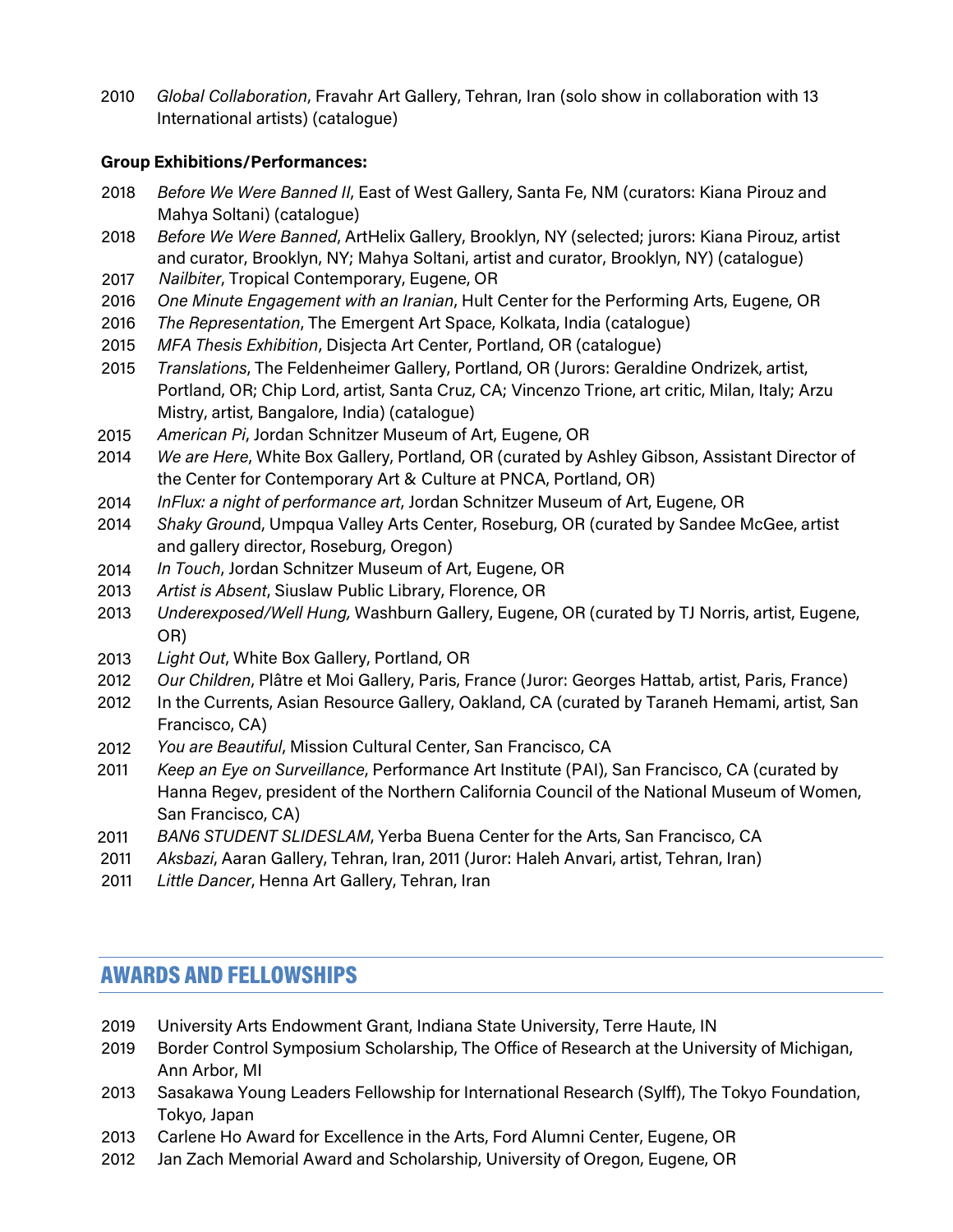- 2012 Graduate Teaching Fellowship, University of Oregon, Eugene, OR
- 2011 Student Scholarship Award, Society for Photographic Education, San Francisco, CA

### REASEARCH AND SCHOLARSHIP

#### **Publication as Author:**

- Bahram, Farhad (2021) "Digital Storytelling and Creative Destruction," *Storytelling, Self, Society*: Vol. 16 : Iss. 2 , Article 3
- Bahram, Farhad, Georges Hattab, and Kevin Nazar. *Reversality*. Lulu Press, 2015 (ISBN-13: 978- 1329113060)

#### **Artist Residency:**

2019 Artist House Residency, St. Mary's College of Maryland, St. Mary's City, MD, March 16

#### **Conference Presentation and Artist Talk:**

- 2021 Chair and Panelist, *Decodification of the Body in Virtual Space*, ADD+ART 2021 International Conference, Spain, online
- 2021 Chair and Panel Moderator, *Decodification of the Body*, College Art Association (CAA) Annual Conference, New York, NY
- 2019 Presenter and Panel Moderator, *Affirmative Negation*, Border Control Symposium, University of Michigan, Ann Arbor, MI, September 21
- 2019 Presenter, *Impotent Medium*, Our Networks Conference, Toronto Media Arts Centre, Toronto, Ontario, Canada, September 22, 2019
- 2019 Panelist and Moderator, Art & Design Career Futures, University of Oregon, April 19
- 2019 Artist Talk, Grad. & Undergrad. Critiques, University of North Carolina, Greensboro, NC, Feb 28
- 2019 Artist Talk, Undergraduate Critiques, Nebraska Wesleyan University, Lincoln, NE, Feb 20
- 2018 Artist Talk, Graduate & Undergraduate Critiques, University of Utah, Salt Lake City, UT, April 9
- 2015 Artist Lecture and Undergraduate Critiques, Willamette University, Salem, OR, February 5

#### **Workshop and Review Sessions:**

- 2020 Professional Workshop: Online Teaching and Broadcasting Workflow, Department of Communication, Indiana State University, Terre Haute, IN, August 14
- 2019 BFA Review, Undergraduate Critiques, University of Oregon, Eugene, OR, April 5
- 2018 Graduate Review, Graduate Critiques, University of Oregon, Eugene, OR, February 15
- 2017 Graduate Review, Graduate Critiques, University of Oregon, Eugene, OR, November 8
- 2015 Professional Workshop: Technology/Performance, LaVerne Krause Gallery, University of Oregon, Eugene, OR, April 24

### TEACHING AND ACADEMIC SERVICE

#### **Teaching Experience:**

2019-Present Indiana State University

- *Visual Communication (COMM 281)*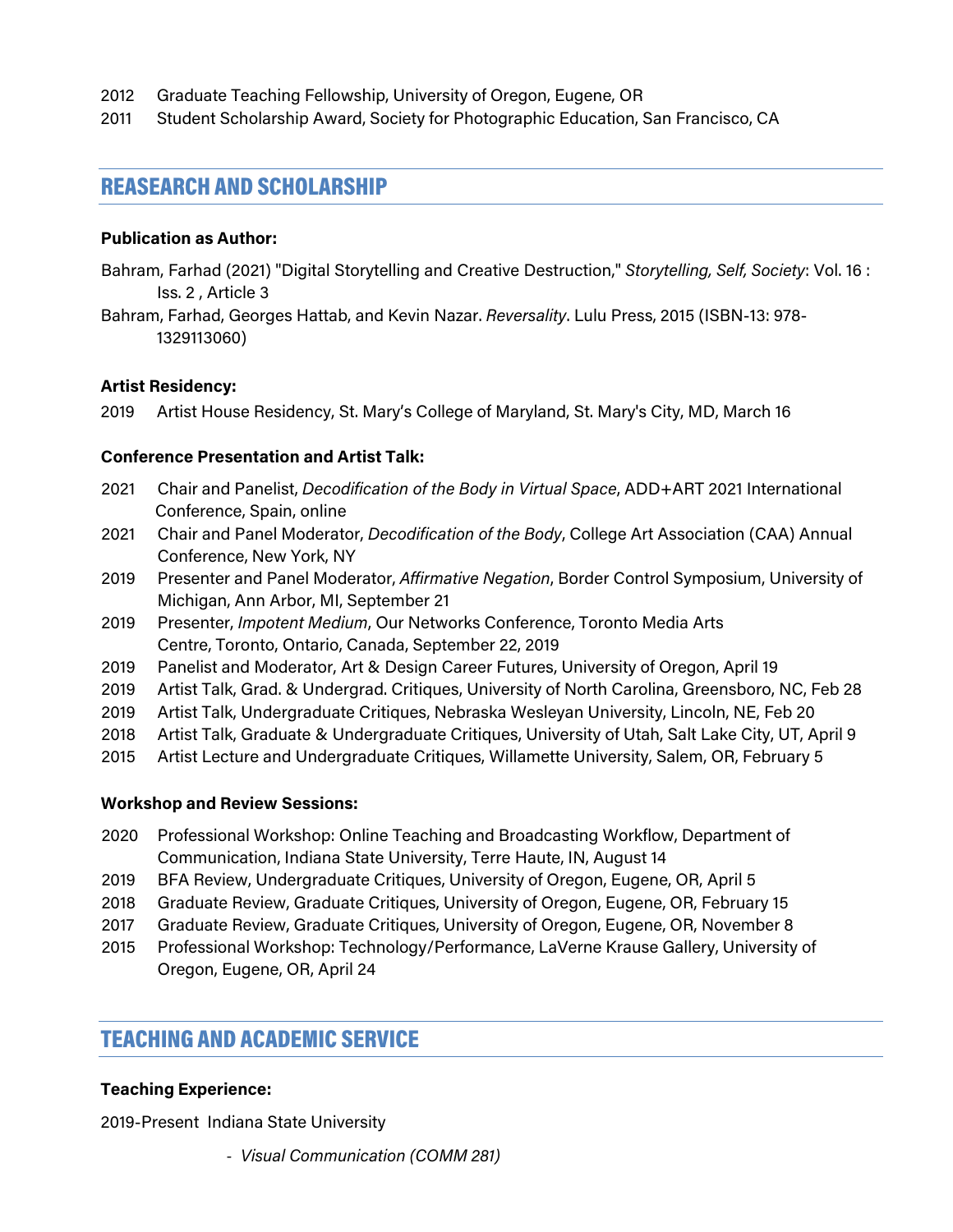- *Multimedia Production I (COMM 220)*
- *Multimedia Production III (COMM 420)*
- *Digital Storytelling (COMM 336)*
- *New Media Theory (COMM 468/568)*
- *Media & Society (COMM 204)*

#### 2015-2019 University of Oregon

- *Understanding Contemporary Art (ART 101)*
- *The Artist Experience (ART 111)*
- *Print Media Digital Art (ARTD 250)*
- *Interactive Digital Art (ARTD 252)*
- *Introduction to Photography (ARTO 250)*
- *Digital Imaging (ARTD 360)*
- *Top Photoshop (ART 198)*
- *Top InDesign (ART 198)*
- *Digital Photography I (ARTO 354)*

#### **External Service/Professional Experience:**

| 2020-2023    | Services to Artists Committee, College Art Association (CAA)                         |
|--------------|--------------------------------------------------------------------------------------|
| 2020-2024    | Board of Directors, New Media Caucus (NMC)                                           |
| 2020-2024    | Communication Committee, New Media Caucus (NMC)                                      |
| 2019-2020    | Reviewer, National Communication Association (NCA), Visual Communication<br>Division |
| 2018-2019    | Jury Member, The Mayor's Art Show, Eugene, OR                                        |
| 2018-2019    | Board Member, Art City LLC, Eugene, OR                                               |
| 2010-2012    | Intern, Contemporary Dialogue Foundation, San Francisco, CA                          |
| 2008-2010    | Photojournalist, Hamshahri Newspaper, Tehran, Iran2009-2010                          |
| 2018-2019    | Board Member, Art City LLC, Eugene, OR                                               |
| 2010-2012    | Intern, Contemporary Dialogue Foundation, San Francisco, CA                          |
| 2009-Present | Founder and Director, Global Mission of Art (GMOA)                                   |
| 2008-2010    | Photojournalist, Hamshahri Newspaper, Tehran, Iran2009-2010                          |
|              |                                                                                      |

#### **Department Service:**

| 2019-2021 | Curriculum Committee, Department of Communication, Indiana State University, Terre<br>Haute, IN                  |
|-----------|------------------------------------------------------------------------------------------------------------------|
| 2019-2021 | Graduate Committee, Department of Communication, Indiana State University, Terre<br>Haute, IN                    |
| 2020-2021 | Assessment Committee, Department of Communication, Indiana State University, Terre<br>Haute, IN                  |
| 2019-2020 | Awards & Recognition ad hoc Committee, Department of Communication, Indiana State<br>University, Terre Haute, IN |
| 2019-2020 | Chairperson Search Committee, Department of Communication, Indiana State<br>University, Terre Haute, IN          |
|           | 2020-Present Academic Advisor, Department of Communication, Indiana State University, Terre Haute,<br>IN         |
| 2015-2019 | Academic Advisor, University of Oregon, Eugene, OR                                                               |
| 2014-2015 | Department Head Search Committee, Department of Art, University of Oregon, Eugene,<br>ΟR                         |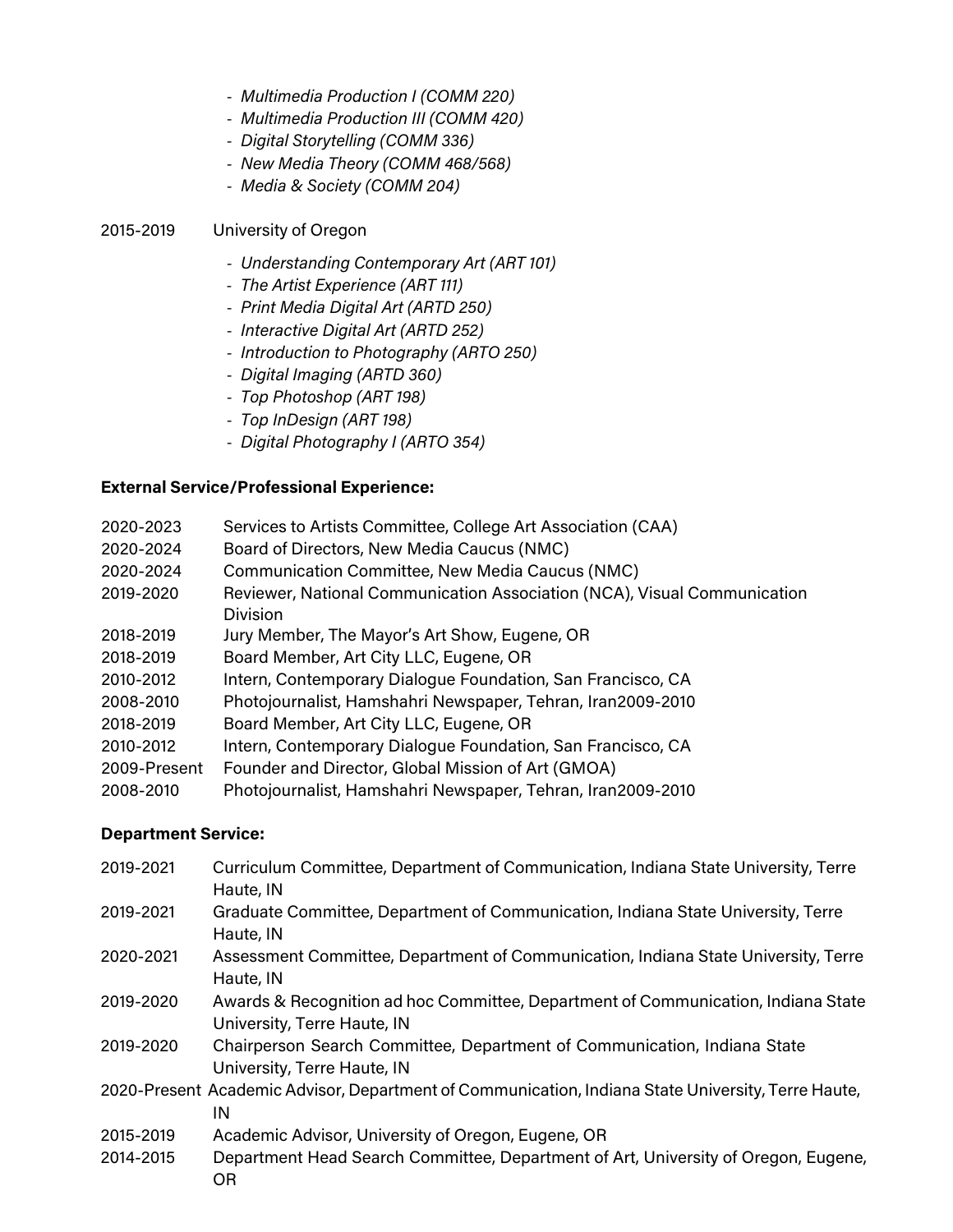| 2012-2013 | Photography Lab Manager, University of Oregon, Eugene, OR        |
|-----------|------------------------------------------------------------------|
| 2012-2013 | Information Technology Support, University of Oregon, Eugene, OR |

#### **University Service:**

2019-2020 Sports Video Manager Search Committee, Indiana State University, Terre Haute, IN

#### **Works Cited:**

Sue Loughlin, "Tehran-born professor yearns for peace", Tribune-Star, 10 January 2020 [https://www.tribstar.com/news/local\\_news/tehran-born-professor-yearns-for](https://www.tribstar.com/news/local_news/tehran-born-professor-yearns-for-peace/article_2bc839e0-201a-54a4-bca1-97145281a5dc.html)[peace/article\\_2bc839e0-201a-54a4-bca1-97145281a5dc.html](https://www.tribstar.com/news/local_news/tehran-born-professor-yearns-for-peace/article_2bc839e0-201a-54a4-bca1-97145281a5dc.html)

Tripp Stelnicki, "Exhibit responding to Trump travel ban comes to Santa Fe", The Santa Fe New Mexican, 6 July 2018 <https://goo.gl/7qy2KG>

Pavni Mittal, "One year after the first travel ban, artists from affected countries share their stories", PBS, 28 January 2018 <https://www.pbs.org/newshour/arts/travel-ban-artists-before-we-were-banned>

Natasha Schmidt, "Iranian-Americans you Should Know", Iran Wire, 18 June 2017, <https://iranwire.com/en/features/4653>

Rebecca Fulp-Eickstaedt, "Farhad Bahram", The Aftab Committee, 2017, [https://www.aftabcomm.org/new-index#/farhad-bahram/](https://www.aftabcomm.org/new-index%23/farhad-bahram/)

Alex Thebez, "Live by Death by Farhad Bahram", TAGTAGTAG Magazine, 30 May 2016, <https://medium.com/tag-tag-tag/live-by-death-by-farhad-bahram-7e73479e704b>

Rita Datta, "Found in translation", The Telegraph, 12 March 2016, [https://www.telegraphindia.com/1160312/jsp/opinion/story\\_74004.jsp](https://www.telegraphindia.com/1160312/jsp/opinion/story_74004.jsp)

Caroline Parry, "March Shelfie Feature: Farhad Bahram", New Media & Culture Blog, 28 March 2015, <https://blogs.uoregon.edu/newmediaculture/2015/03/28/march-shelfie-feature-farhad-bahram/>

"Sylff Fellowship for International Research", Sylff Association, 2015, <https://www.sylff.org/fellows/farhad-bahram/>

Marti Gerdes, "Artist's work fuses art, social science", School of Art+Design, 13 May 2013, <https://artdesign.uoregon.edu/artists-work-fuses-art-social-science>

Anna Ruth, "Reticency", Laatikkomo, 11 October 2013, <http://www.laatikkomo.fi/artist/farhad-bahram>

Zosia Krasnowolska, "Introducing curators and artists", The Kickplate Project, 8 November 2013, <https://thekickplateproject.blogspot.com/2013/11/introducing-curators-and-artists-part-ii.html>

Dorothy Santos, "In the Currents", Art Practical, 3 May 2012, [http://www.artpractical.com/review/in\\_the\\_currents/](http://www.artpractical.com/review/in_the_currents/)

#### **Television Interviews:**

Mahmoodreza Noorbakhsh, "Bahamestan", Jame-Jam TV Network, Tehran, Iran, 4 May 2016